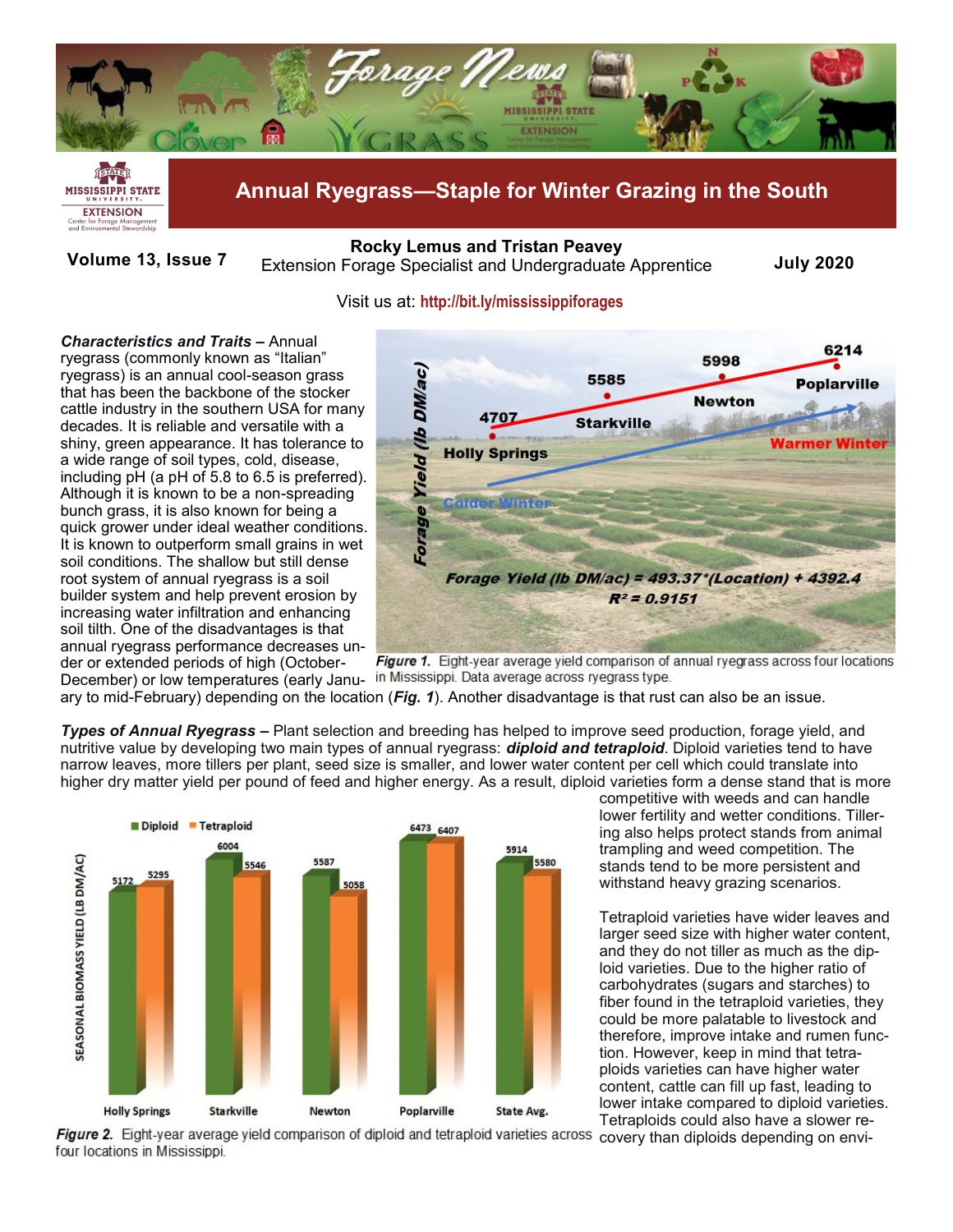

**Figure 3.** Four-year average animal grazing days per acre in annual ryegrass when comparing different seeding methods (Ingram et al., 1993).

ronmental conditions and grazing management. Due to lower tiller density, tetraploids could make a good choice for with clovers or other small grains due to the slower and less aggressive recovery. Tetraploids could also make a good choice when interseeding summer perennial pastures like bahiagrass and bermudagrass because less tiller density can let these grasses green up earlier in the spring compared to diploids.

If you cannot decide on which type of annual ryegrass to plant, then a blend could be an ideal choice. A blend could provide diversity and production stability as the pasture faces variable weather and grazing management con-

ditions. This approach could provide the strong tiller growth and standability of the diploids combined with the leafiness and increased sugars of the tetraploids. Producers tend to use both tetraploid and diploid varieties across the state. However, data collected over the last eight years at Mississippi State University have shown very little yield advantage of tetraploids over diploids (*Fig. 2*). This is the time of the year that producers should start inquiring about seed availability and seed cost. The longer you wait to be planting time, the lower the seed supply and higher the cost seed due to supply and demand. Tetraploid varieties tend to have a higher establishment cost compared to diploids since bigger seed and higher seeding rates. To determine the suitability of annual ryegrass in your area, please visit the Mississippi State Annual Ryegrass Variety Testing information at [https://www.mafes.msstate.edu/variety](https://www.mafes.msstate.edu/variety-trials/includes/forage/about.asp#cool)-trials/includes/forage/ [about.asp#cool](https://www.mafes.msstate.edu/variety-trials/includes/forage/about.asp#cool)

*Establishment* **–** Annual ryegrass can be established in the fall using different methods such as drilling in a prepared seedbed, direct sod-seeding with a no-till drill in warm-season perennial grass pastures or broadcasting (overseeding) the seed. It is important to note that planting with a drill will require lower seeding rates per acre than broadcasting as long as the drill is well-calibrated. Seed establishment should be based on your forage needs. A study conducted at Mississippi State indicated that over four-years, planting annual ryegrass into prepared seedbed can provide earlier grazing and more grazing days per acre (*Fig. 3*). A two-year study also indicated a delay of 4 to 6 weeks in grazing potential when annual ryegrass was drilled into a bermudagrass sod. Planting into a prepared seedbed from mid-September to early October could provide the best opportunity to achieve early grazing. A three-year study conducted at LSU also indi-

cated that planting winter forage into a prepared seedbed could provide higher seasonal forage production relative to other seeding methods. The study indicated a 55% higher forage production for annual ryegrass when planted in a prepared seedbed compared to a bermudagrass sod (Cuomo and Blouin, 1997; Eichhorn, 1997). Despite these findings, it is important to keep in mind that planting annual ryegrass too early can make it more susceptible to armyworm damage and gray leaf spot disease (blast). Planting into a warm-season perennial pasture can have a delay in grazing potential (*Fig.* 



**Figure 4.** Impact of annual ryegrass establishment on grazing potential and animal performance. Pastures were established on October 15, 2015.